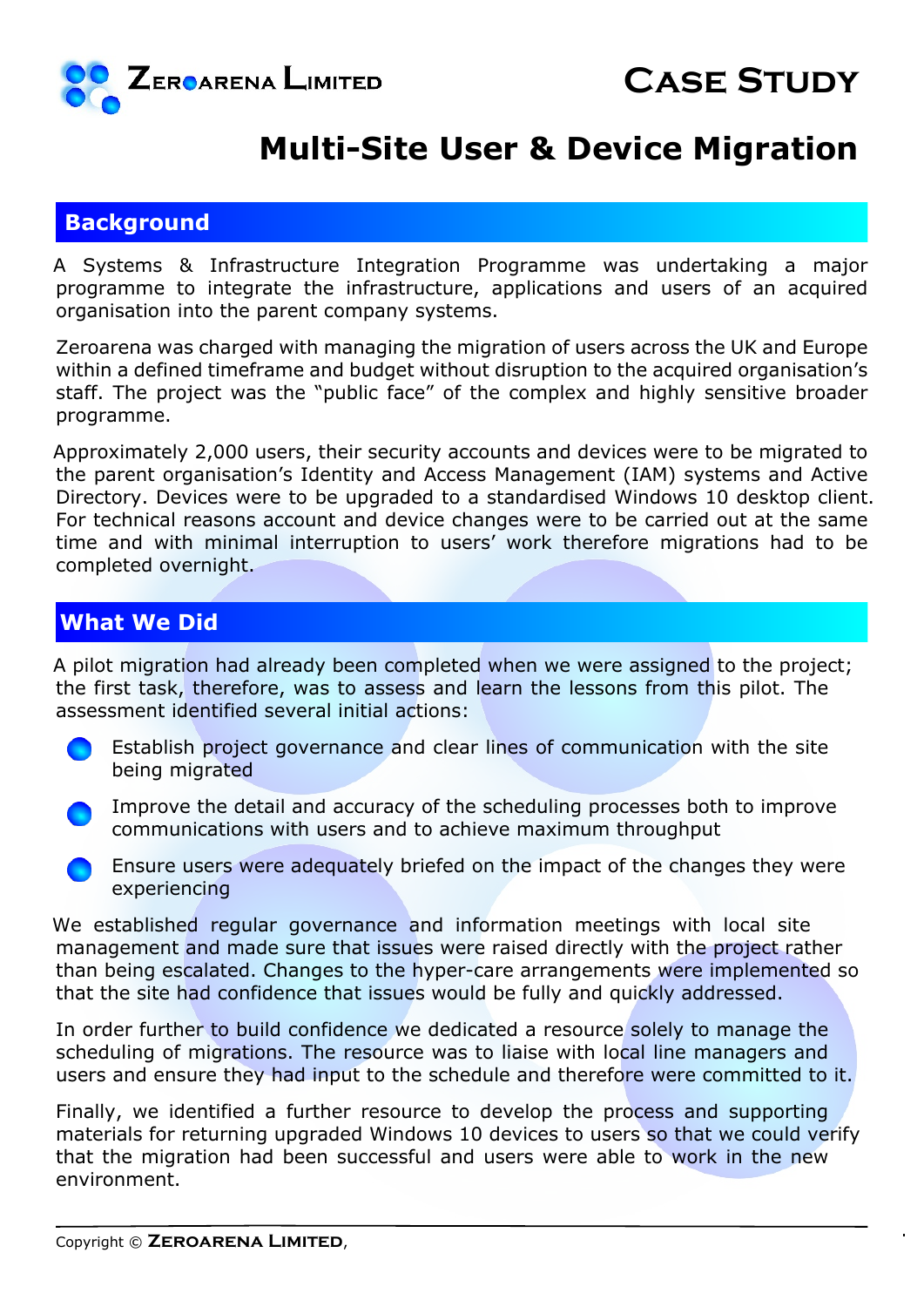

#### **Continuous Improvement**

Once the changes were in place, migrations at the first site commenced. We were then able to focus on scheduling the other sites (there were five in all across the UK and Netherlands) and developing a site engagement process that drew on the lessons learned from the first site. We visited each site to brief local management, obtain their commitment to the project, establish governance processes and conduct preliminary technical surveys.

Throughout the migration period of roughly nine months, the project team met frequently to review progress, learn lessons and plan forward. The "plan, do, review" approach meant that the project delivered considerable improvements in customer satisfaction and delivery efficiency over its lifetime.

Key additional lessons learned and remediation implemented by the project included:

- When users delivered their devices for migration. the information about their requirements was frequently incomplete. We enhanced the drop-off process to ensure requirements were logged for each device/user and thatusers were briefed on the migration and return processes.
- Application usage information was initially collected via an automated discovery tool. The information was often inaccurate by the time of migration resulting in problems for technicians and users. We instituted a policy of visiting each user before migration to verify usage information. The accuracy of migrations was greatly enhanced and issues significantly reduced.
- At first, support technicians struggled to cover user queries and issues in a timely fashiion. By enhancing and emphasising the process for logging issues, we were better able to manage the technicians' time. Analysis of the logs enabled us to prevent many issues by changes to the migration or return process.
- A step in the migration process depended on resolver groups to update applications that had their own access controls; this delayed the availability of some applications to users. We strengthened liaison with these teams, established a single point of contact and briefed them on how their actions affected the migration. This led to a marked improvement in the speed and accuracy of the account changes.
- One site used many specialist applications with which the technical team were not familiar. This meant that issues could take considerable time and effort to resolve. We arranged for a local applications SME to be assigned to the project for the migrations at that site. This individual addressed many issues directly and trained the technical team so that they could take steps to avoid future issues or remedy them more easily when they did arise.